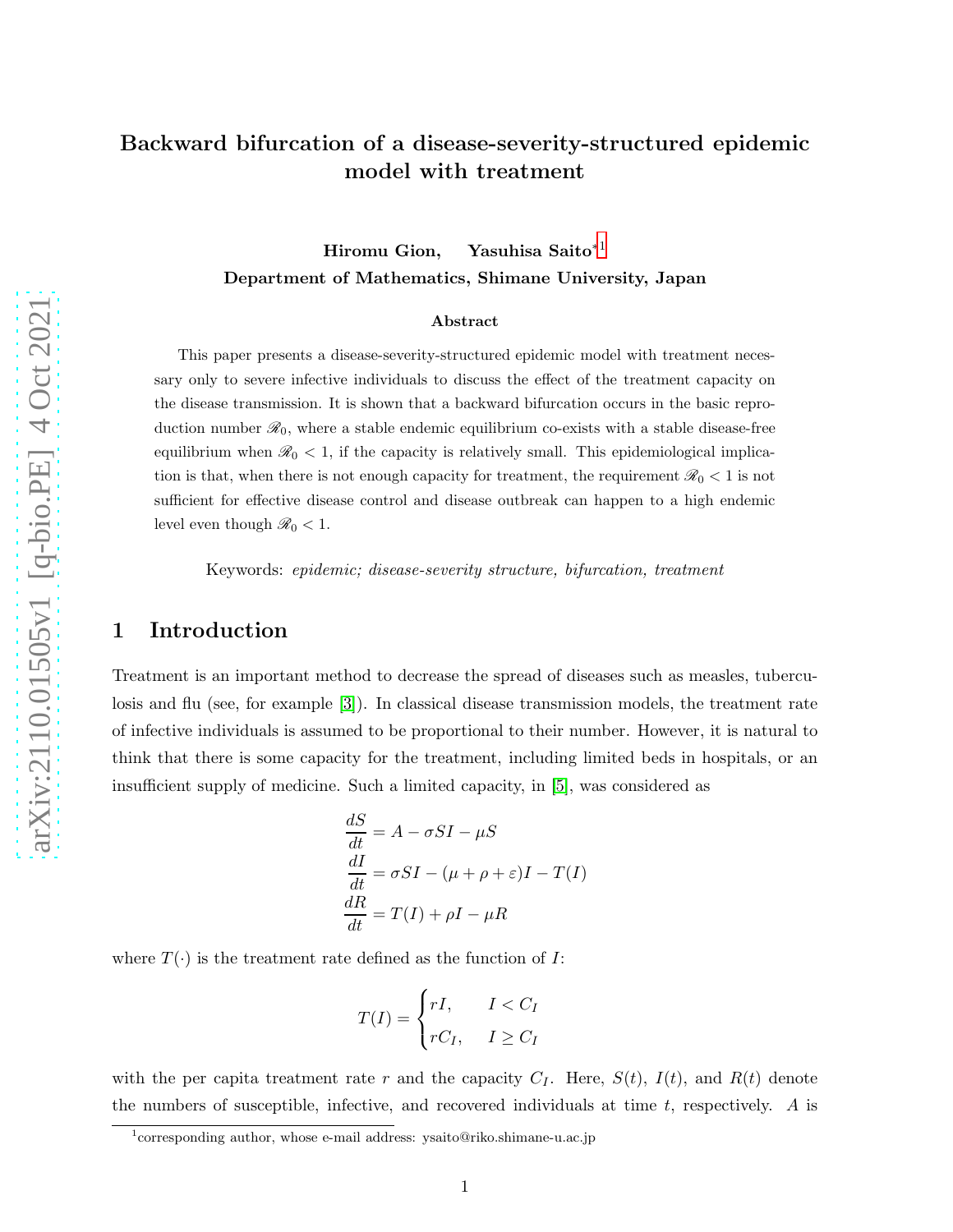the recruitment rate of the population,  $\mu$  the per capita natural death rate of the population,  $\varepsilon$  the per capita disease-related death rate,  $\rho$  the per capita natural recovery rate of infective individuals,  $\sigma$  the disease transmission coefficients of infective individuals. Characterizing the dynamics of disease transmission models often requires the basic reproduction number  $\mathscr{R}_0$ , the average number of new cases that would be generated by a typical infected individual introduced into a completely susceptible population. In general, the phenomenon forward bifurcation is observed, where the disease-free equilibrium loses its stability and a stable endemic equilibrium appears as  $\mathcal{R}_0$  increases through one. [\[5\]](#page-12-1) figured out, however, *backward* bifurcations occur, where a stable endemic equilibrium co-exists with a stable disease-free equilibrium when  $\mathcal{R}_0 < 1$ (as illustrated in Fig. 3 in [\[5\]](#page-12-1)), due to the low treatment capacity. The fact implies that the requirement  $\mathcal{R}_0 < 1$  is not sufficient for effective disease control and disease outbreak can happen to a high endemic level even though  $\mathcal{R}_0 < 1$ .

In case of less-lethal diseases (not to mention non-lethal diseases), we can assume  $\varepsilon = 0$  when the disease-related death rate is negligibly small compared with the natural death rate. Besides, for such diseases, infective individuals do not always need treatment in that they can recover by themselves in mild case. To discuss the effect of the treatment capacity on the transmission of non-lethal or less-lethal diseases, in this paper, we consider the following disease-severitystructured epidemic model, which is more realistic than the above mentioned model if  $\varepsilon = 0$ :

<span id="page-1-0"></span>
$$
\frac{dS}{dt} = A - \sigma_m SI_m - \sigma_s S[I_s]_{C_I}^+ - \mu S
$$
\n
$$
\frac{dI_m}{dt} = \sigma_m SI_m + \sigma_s S[I_s]_{C_I}^+ - (\mu + \rho + \beta)I_m
$$
\n
$$
\frac{dI_s}{dt} = \beta I_m - T(I_s) - \mu I_s
$$
\n
$$
\frac{dR}{dt} = T(I_s) + \rho I_m - \mu R.
$$
\n(1.1)

Here, new unknown functions  $I_s(t)$  and  $I_m(t)$  denote the number of severe infective individuals who need treatment, and the number of non-severe (that is, mild) infective individuals who do not need it, respectively. Also, new parameters  $\sigma_m$  and  $\sigma_s$  are the disease transmission coefficients of mild and severe infective individuals, respectively,  $\beta$  the severity coefficient of mild infective individuals. Furthermore,

$$
[I_s]_{C_I}^+ = \max\{0, I_s - C_I\},\
$$

by which  $\sigma_s S[I_s]_{C_I}^+$  means the transmission rate of severe infective individuals exceeding the capacity. We assume all the parameters to be positive constants and the initial data given as

$$
S(0) > 0, \quad I_m(0) \ge 0, \quad I_s(0) \ge 0, \quad I_m(0) + I_s(0) > 0, \quad R(0) \ge 0.
$$

As a result, backward bifurcation occurs for [\(1.1\)](#page-1-0), which leads to the same scenario as mentioned above, if the treatment capacity  $C_I$  is relatively small. Details of our results and their proof are found in the next section and Section 3. We summarize our findings in Section 4.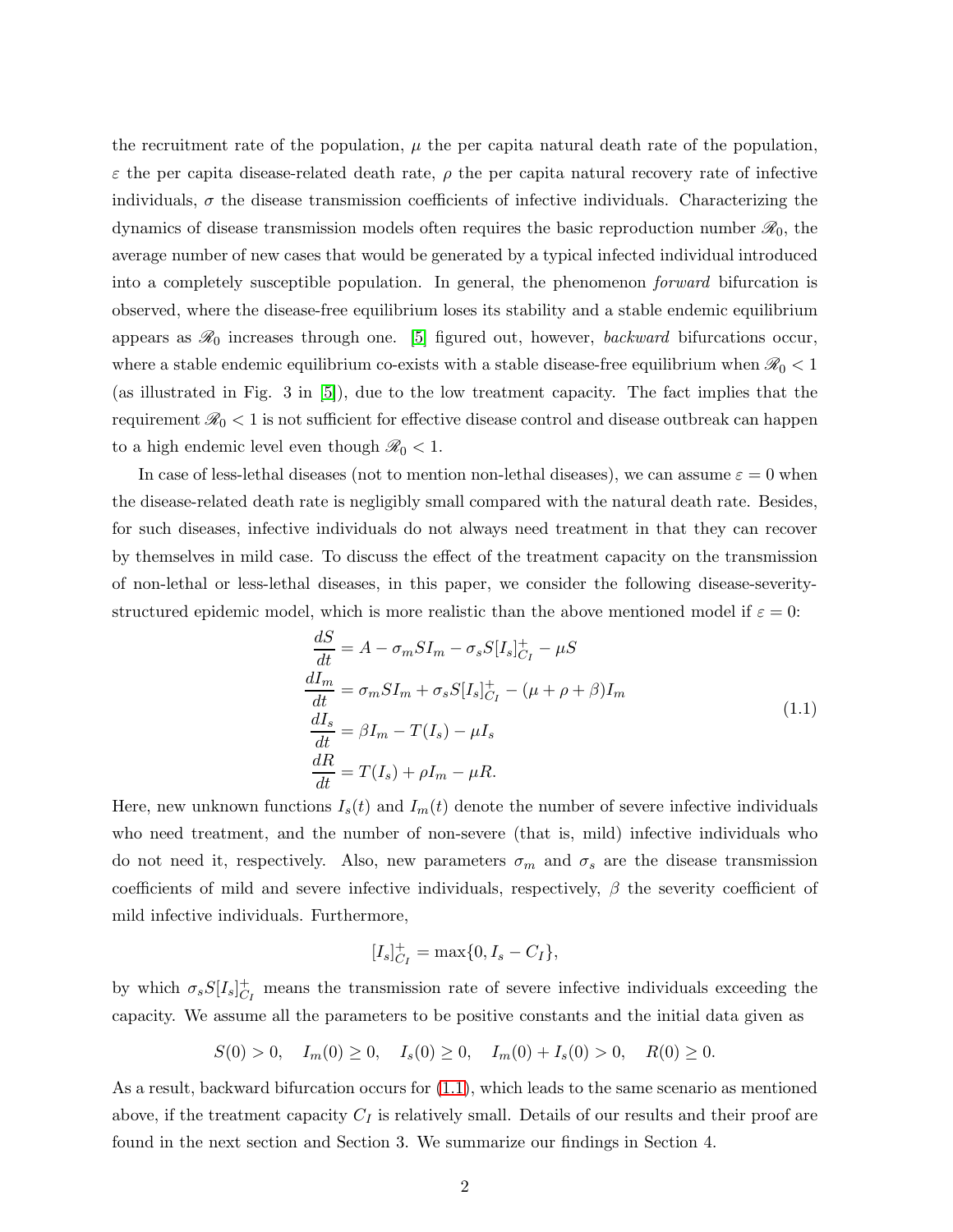### 2 Basic reproduction number and equilibria

To analyze [\(1.1\)](#page-1-0), we only focus on the three dimensional ODEs:

<span id="page-2-0"></span>
$$
\frac{dS}{dt} = A - \sigma_m SI_m - \sigma_s S[I_s]_{C_I}^+ - \mu S
$$
\n
$$
\frac{dI_m}{dt} = \sigma_m SI_m + \sigma_s S[I_s]_{C_I}^+ - (\mu + \rho + \beta)I_m
$$
\n
$$
\frac{dI_s}{dt} = \beta I_m - T(I_s) - \mu I_s
$$
\n(2.1)

since the first three equations in  $(1.1)$  are independent of the variable R. For  $(2.1)$ , uniqueness of the solutions is ensured by the Lipschitz continuity of its right-hand side although the right-hand side is not differentiable because of  $[I_s]_{C_I}^+$  and  $T(I_s)$ .

Disease-free equilibrium is required to derive the basic reproduction number  $\mathcal{R}_0$ . Obviously, the model  $(2.1)$  has always a disease-free equilibrium  $E_0$  expressed as

$$
(S, I_m, I_s) = \left(\frac{A}{\mu}, 0, 0\right).
$$

According to the concept of *next generation matrix*, let  $x = {}^{t}(I_m, I_s, S)$  and write [\(2.1\)](#page-2-0) as

$$
\frac{dx}{dt} = \mathscr{F}(x) - \mathscr{V}(x),
$$

where  $\mathscr F$  is the rate of production term of new infection and  $-\mathscr V$  otherwise. From the viewpoint of local behavior in completely susceptible population, the first principal matrices (defined as  $\mathcal{F}, \mathcal{V}$  below) of the Jacobian matrix of  $\mathcal F$  and  $\mathcal V$  at disease-free equilibrium play a key role of defining  $\mathscr{R}_0$  (see [\[2\]](#page-12-2), [\[4\]](#page-12-3)). Then the disease-free equilibrium is as  $(I_m, I_s, S) = (0, 0, A/\mu)$  and the first principal matrices  $\mathcal{F}, \mathcal{V}$  are given as

$$
\mathcal{F} = \begin{pmatrix} \frac{A\sigma_m}{\mu} & 0 \\ 0 & 0 \end{pmatrix}, \qquad \mathcal{V} = \begin{pmatrix} \mu + \beta + \rho & 0 \\ -\beta & \mu + r \end{pmatrix}.
$$

Hence, the basic reproduction number for [\(2.1\)](#page-2-0) is

$$
\mathscr{R}_0 = \|\mathcal{F} \mathcal{V}^{-1}\| = \frac{A\sigma_m}{\mu(\mu + \beta + \rho)},
$$

where  $\|\mathcal{M}\|$  represents the spectral radius of the matrix  $\mathcal{M}$ .

An endemic equilibrium of [\(2.1\)](#page-2-0) satisfies

$$
A - \sigma_m SI_m - \sigma_s S[I_s]_{C_I}^+ - \mu S = 0
$$
  

$$
\sigma_m SI_m + \sigma_s S[I_s]_{C_I}^+ - (\mu + \rho + \beta)I_m = 0
$$
  

$$
\beta I_m - T(I_s) - \mu I_s = 0,
$$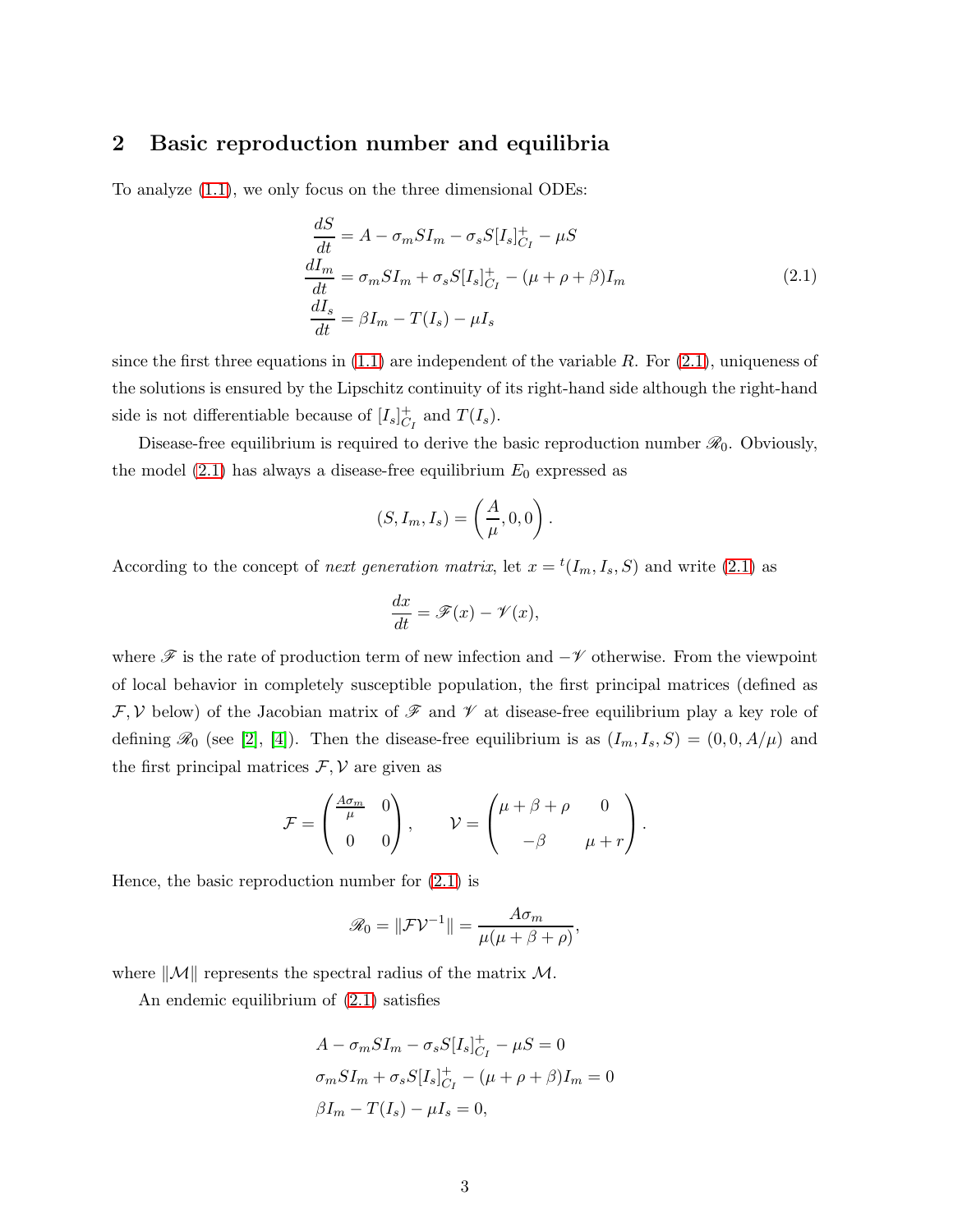which becomes

<span id="page-3-0"></span>
$$
A - \sigma_m S I_m - \mu S = 0
$$
  
\n
$$
\sigma_m S I_m - (\mu + \rho + \beta) I_m = 0
$$
  
\n
$$
\beta I_m - (\mu + r) I_s = 0
$$
\n(2.2)

if  $0 < I_s \leq C_I$ , while

<span id="page-3-1"></span>
$$
A - \sigma_m SI_m - \sigma_s S(I_s - C_I) - \mu S = 0
$$
  
\n
$$
\sigma_m SI_m + \sigma_s S(I_s - C_I) - (\mu + \rho + \beta)I_m = 0
$$
  
\n
$$
\beta I_m - \mu I_s - rC_I = 0
$$
\n(2.3)

if  $C_I < I_s$ . When  $0 < I_s \le C_I$  and  $\mathcal{R}_0 > 1$ , [\(2.2\)](#page-3-0) admits a unique positive solution  $E^* =$  $(S^*, I_m^*, I_s^*)$ :

$$
S^* = \frac{\mu + \beta + \rho}{\sigma_m}, \quad I_m^* = \frac{\mu(\mathcal{R}_0 - 1)}{\sigma_m}, \quad I_s^* = \frac{\mu\beta(\mathcal{R}_0 - 1)}{\sigma_m(\mu + r)}.
$$

Clearly,  $E^*$  is an endemic equilibrium of  $(2.1)$  if and only if

$$
1 < \mathcal{R}_0 \le 1 + \frac{\sigma_m(\mu + r)}{\mu \beta} C_I.
$$

In order to obtain positive solutions of  $(2.3)$ , solving  $(2.3)$  in terms of  $I_m$ ,  $I_s$  with S and substituting the result into the first equation, we have

$$
S^{2} - \frac{\mu + \beta + \rho}{\sigma_{m}} (\mathcal{R}_{0} - p + q) S + \frac{(\mu + \beta + \rho)^{2}}{\sigma_{m}^{2}} q \mathcal{R}_{0} = 0,
$$

where

$$
p = \frac{(\mu + r)\sigma_m \sigma_s C_I}{\mu(\mu \sigma_m + \beta \sigma_s)}, \qquad q = \frac{\mu \sigma_m}{\mu \sigma_m + \beta \sigma_s}.
$$

Note that  $p > 0$  and  $0 < q < 1$ . When  $C_I < I_s$ , [\(2.3\)](#page-3-1) admits possible two positive solutions  $E_1^* = (S_1^*$  $I_1^*, I_{m_1}^*, I_{s_1}^*$ ),  $E_2^* = (S_2^*)$  $I_{2}^{*}, I_{m_2}^{*}, I_{s_2}^{*}$ ) where

$$
S_1^* = \frac{\mu + \beta + \rho}{2\sigma_m} \left\{ \mathcal{R}_0 - p + q - \sqrt{(\mathcal{R}_0 - p - q)^2 - 4pq} \right\},
$$
  
\n
$$
S_2^* = \frac{\mu + \beta + \rho}{2\sigma_m} \left\{ \mathcal{R}_0 - p + q + \sqrt{(\mathcal{R}_0 - p - q)^2 - 4pq} \right\},
$$
  
\n
$$
I_{m_i}^* = \frac{\mu \mathcal{R}_0}{\sigma_m} - \frac{\mu S_i^*}{\mu + \beta + \rho}, \quad I_{s_i}^* = \frac{\beta \mathcal{R}_0}{\sigma_m} - \frac{\beta S_i^*}{\mu + \beta + \rho} - \frac{rC_I}{\mu}, \quad i = 1, 2.
$$

We see that  $I_{m_i}^* > 0$  and  $I_{s_i}^* > C_I$  are equivalent to

$$
S<\frac{\mu+\beta+\rho}{\sigma_m}\left(\mathcal{R}_0-\frac{\sigma_m(\mu+r)C_I}{\mu\beta}\right),\,
$$

which implies that [\(2.1\)](#page-2-0) does not have any endemic equilibria if  $\mathcal{R}_0 \leq \sigma_m(\mu + r)C_I/(\mu\beta)$ . From the above, we have the following: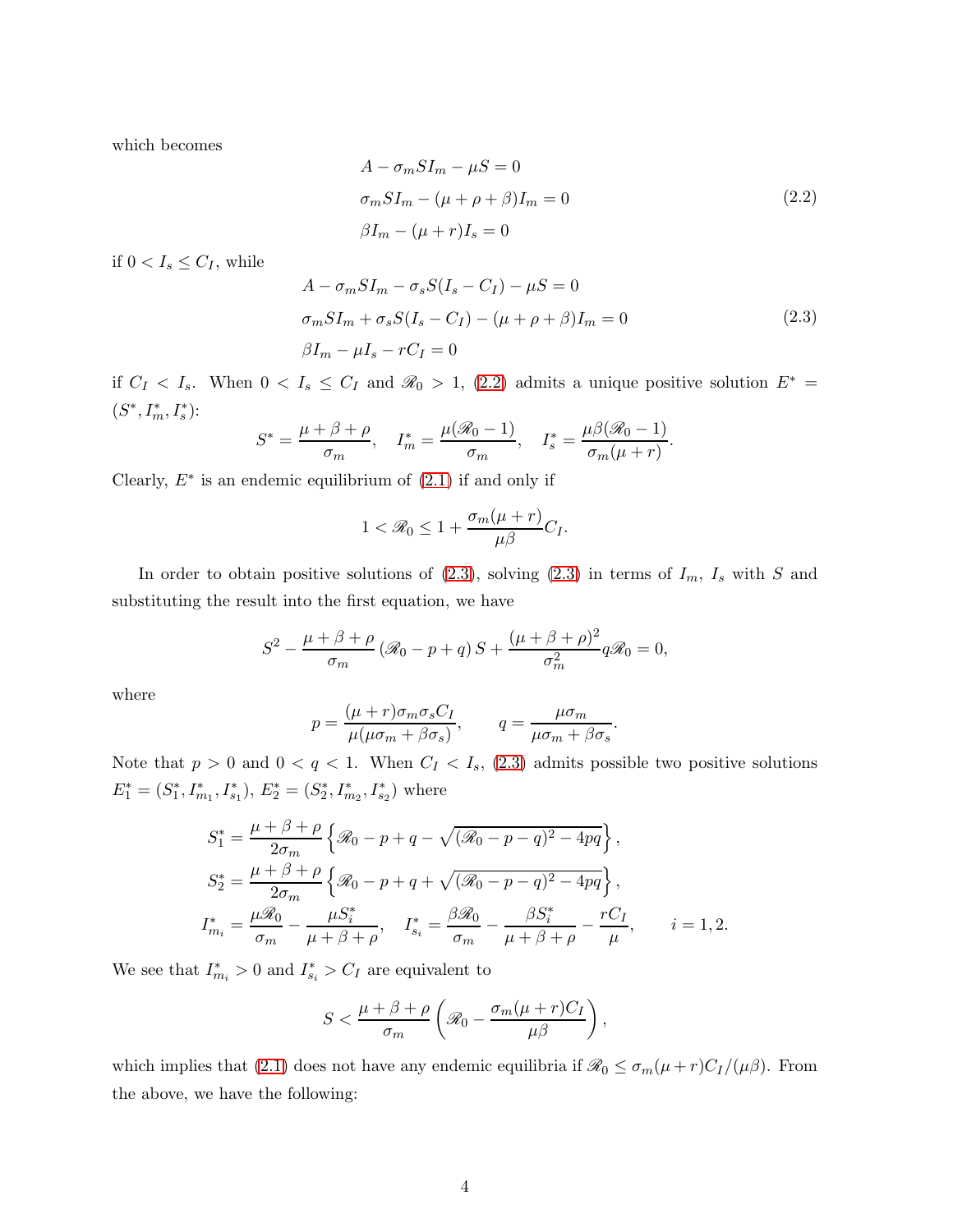**Lemma 2.1.** [\(2.1\)](#page-2-0) has always a unique disease-free equilibrium  $E_0$ , and has an endemic equi $librium E^*$  if and only if

$$
1 < \mathcal{R}_0 \leq 1 + \frac{\sigma_m(\mu + r)}{\mu \beta} C_I.
$$

Moreover, [\(2.1\)](#page-2-0) does not have any endemic equilibria in the region  $C_I < I_s$  if

$$
C_I \ge \frac{\beta A}{(\mu + r)(\mu + r + \rho)}.
$$

For convenience, let

$$
a = \frac{\mu + \beta + \rho}{\sigma_m} \left( \mathcal{R}_0 - \frac{\sigma_m(\mu + r)C_I}{\mu \beta} \right).
$$

In order to find endemic equilibria in the region  $C_I < I_s$ , by Lemma 2.1 we should consider the case

<span id="page-4-0"></span>
$$
C_I < \frac{\beta A}{(\mu + r)(\mu + r + \rho)},\tag{2.4}
$$

which is equivalent to  $\mathcal{R}_0 > \sigma_m(\mu + r)C_I/(\mu\beta)$ . To figure out  $S_1^*$  $S_1^*, S_2^*$ 2 feasible for endemic equilibria, define

<span id="page-4-4"></span>
$$
f(S) = S2 - \frac{\mu + \beta + \rho}{\sigma_m} (\mathcal{R}_0 - p + q) S + \frac{(\mu + \beta + \rho)^2}{\sigma_m^2} q \mathcal{R}_0.
$$
 (2.5)

When [\(2.4\)](#page-4-0) holds, this quadratic function axis is positive since

<span id="page-4-2"></span>
$$
\frac{\sigma_m(\mu+r)C_I}{\mu\beta} > p > p - q. \tag{2.6}
$$

Then we see that  $E_1^*$  is an endemic equilibrium of [\(2.1\)](#page-2-0) but not  $E_2^*$  if and only if  $f(a) \leq 0$  holds as the axis of  $f(S)$  is less than a, or  $f(a) < 0$  holds as the axis of  $f(S)$  is greater than or equal to a, which equivalently implies

<span id="page-4-1"></span>
$$
\mathcal{R}_0 \ge 1 + \frac{\sigma_m(\mu + r)C_I}{\mu \beta} \text{ and } \mathcal{R}_0 > -p + q + \frac{2\sigma_m(\mu + r)C_I}{\mu \beta}
$$
  
or  

$$
\mathcal{R}_0 > 1 + \frac{\sigma_m(\mu + r)C_I}{\mu \beta} \text{ and } \mathcal{R}_0 \le -p + q + \frac{2\sigma_m(\mu + r)C_I}{\mu \beta}
$$
 (2.7)

holds, respectively. Since we obtain

<span id="page-4-3"></span>
$$
1 + \frac{\sigma_m(\mu + r)C_I}{\mu \beta} - \left(-p + q + \frac{2\sigma_m(\mu + r)C_I}{\mu \beta}\right) = -\frac{(\mu + r)\sigma_m^2}{\beta(\mu \sigma_m + \beta \sigma_s)} \left(C_I - \frac{\beta^2 \sigma_s}{(\mu + r)\sigma_m^2}\right), \tag{2.8}
$$

[\(2.7\)](#page-4-1) is equivalent to

$$
\mathcal{R}_0 > 1 + \frac{\sigma_m(\mu + r)C_I}{\mu \beta} \qquad \text{if} \quad C_I \ge \frac{\beta^2 \sigma_s}{(\mu + r)\sigma_m^2}
$$

while

$$
\mathcal{R}_0 \ge 1 + \frac{\sigma_m(\mu + r)C_I}{\mu \beta} \quad \text{else.}
$$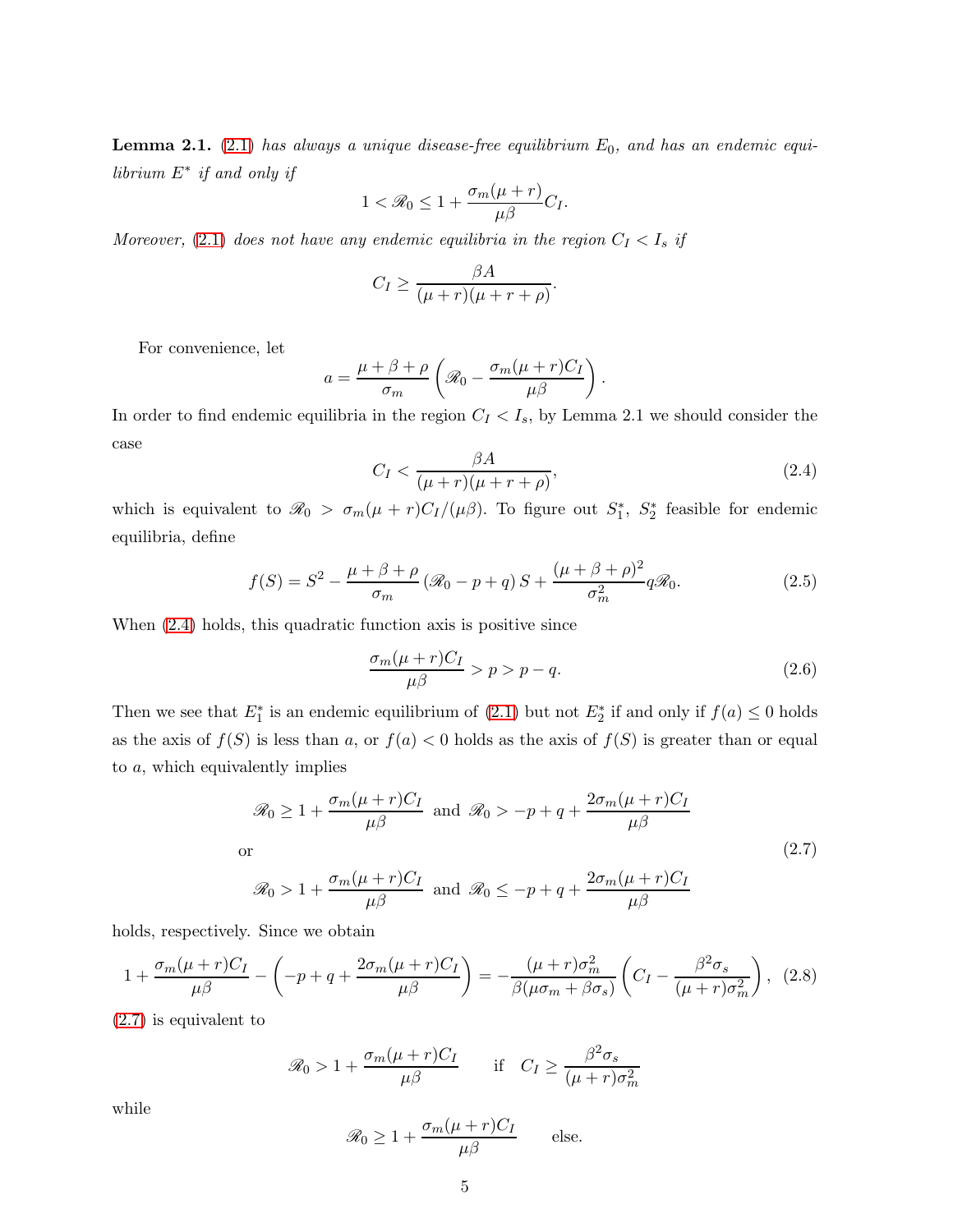Similarly, both of  $E_1^*$  and  $E_2^*$  are endemic equilibria of  $(2.1)$  if and only if

<span id="page-5-0"></span>
$$
f(a) > 0,
$$
  
\n
$$
(\mathcal{R}_0 - p - q)^2 - 4pq \ge 0,
$$
  
\n
$$
\frac{\mu + \beta + \rho}{2\sigma_m} (\mathcal{R}_0 - p + q) < a.
$$
\n(2.9)

Clearly, the first and third conditions of [\(2.9\)](#page-5-0) are equivalent to

<span id="page-5-2"></span>
$$
\mathcal{R}_0 < 1 + \frac{\sigma_m(\mu + r)C_I}{\mu \beta} \tag{2.10}
$$

and

<span id="page-5-1"></span>
$$
\mathcal{R}_0 > -p + q + \frac{2\sigma_m(\mu + r)C_I}{\mu \beta},\tag{2.11}
$$

respectively. Also, by  $(2.6)$  and  $(2.11)$ , the second one of  $(2.9)$  is replaced with

<span id="page-5-3"></span>
$$
\mathcal{R}_0 \ge (\sqrt{p} + \sqrt{q})^2. \tag{2.12}
$$

Thus, it follows from the facts [\(2.8\)](#page-4-3) and

$$
(\sqrt{p} + \sqrt{q})^2 - \left(-p + q + \frac{2\sigma_m(\mu + r)C_I}{\mu\beta}\right) = -\frac{2(\mu + r)\sigma_m^2\sqrt{C_I}}{\beta(\mu\sigma_m + \beta\sigma_s)} \left(\sqrt{C_I} - \sqrt{\frac{\beta^2\sigma_s}{(\mu + r)\sigma_m^2}}\right),
$$
  

$$
1 + \frac{\sigma_m(\mu + r)C_I}{\mu\beta} - (\sqrt{p} + \sqrt{q})^2 = \frac{(\mu + r)\sigma_m^2}{\beta(\mu\sigma_m + \beta\sigma_s)} \left(\sqrt{C_I} - \sqrt{\frac{\beta^2\sigma_s}{(\mu + r)\sigma_m^2}}\right)^2
$$

that a common range where  $(2.4)$ ,  $(2.10)$ ,  $(2.11)$ , and  $(2.12)$  hold is

$$
(\sqrt{p} + \sqrt{q})^2 \le \mathcal{R}_0 < 1 + \frac{\sigma_m(\mu + r)C_I}{\mu \beta} \tag{2.13}
$$

if  $C_I < \beta^2 \sigma_s / \{(\mu + r) \sigma_m^2\}$  while no the common range exists else. Furthermore, by some tedious calculation, we see that  $\sqrt{p} + \sqrt{q} < 1$ ,  $\sqrt{p} + \sqrt{q} = 1$  are equivalent to

$$
C_I < \frac{\mu^2}{\mu + r} \left( \sqrt{\frac{\beta}{\mu \sigma_m} + \frac{1}{\sigma_s}} - \sqrt{\frac{1}{\sigma_s}} \right)^2, \quad C_I = \frac{\mu^2}{\mu + r} \left( \sqrt{\frac{\beta}{\mu \sigma_m} + \frac{1}{\sigma_s}} - \sqrt{\frac{1}{\sigma_s}} \right)^2,
$$

respectively. Here,

$$
\frac{\mu^2}{\mu+r} \left( \sqrt{\frac{\beta}{\mu \sigma_m} + \frac{1}{\sigma_s}} - \sqrt{\frac{1}{\sigma_s}} \right)^2 = \frac{\beta^2}{(\mu+r)\sigma_m^2 \left( \sqrt{\frac{\beta}{\mu \sigma_m} + \frac{1}{\sigma_s}} + \sqrt{\frac{1}{\sigma_s}} \right)^2} < \frac{\beta^2 \sigma_s}{(\mu+r)\sigma_m^2}.
$$

Hence, we have the following:

Theorem 2.1. Suppose [\(2.4\)](#page-4-0) and

$$
\frac{\beta^2 \sigma_s}{(\mu + r)\sigma_m^2} \le C_I
$$

hold. Then  $E^*$  is a unique endemic equilibrium of [\(2.1\)](#page-2-0) if  $1 < \Re_0 \leq 1 + \frac{\sigma_m(\mu+r)}{\mu\beta}C_I$ , and  $E_1^*$  is a unique endemic equilibrium if  $\mathscr{R}_0 > 1 + \frac{\sigma_m(\mu+r)}{\mu \beta} C_I$ .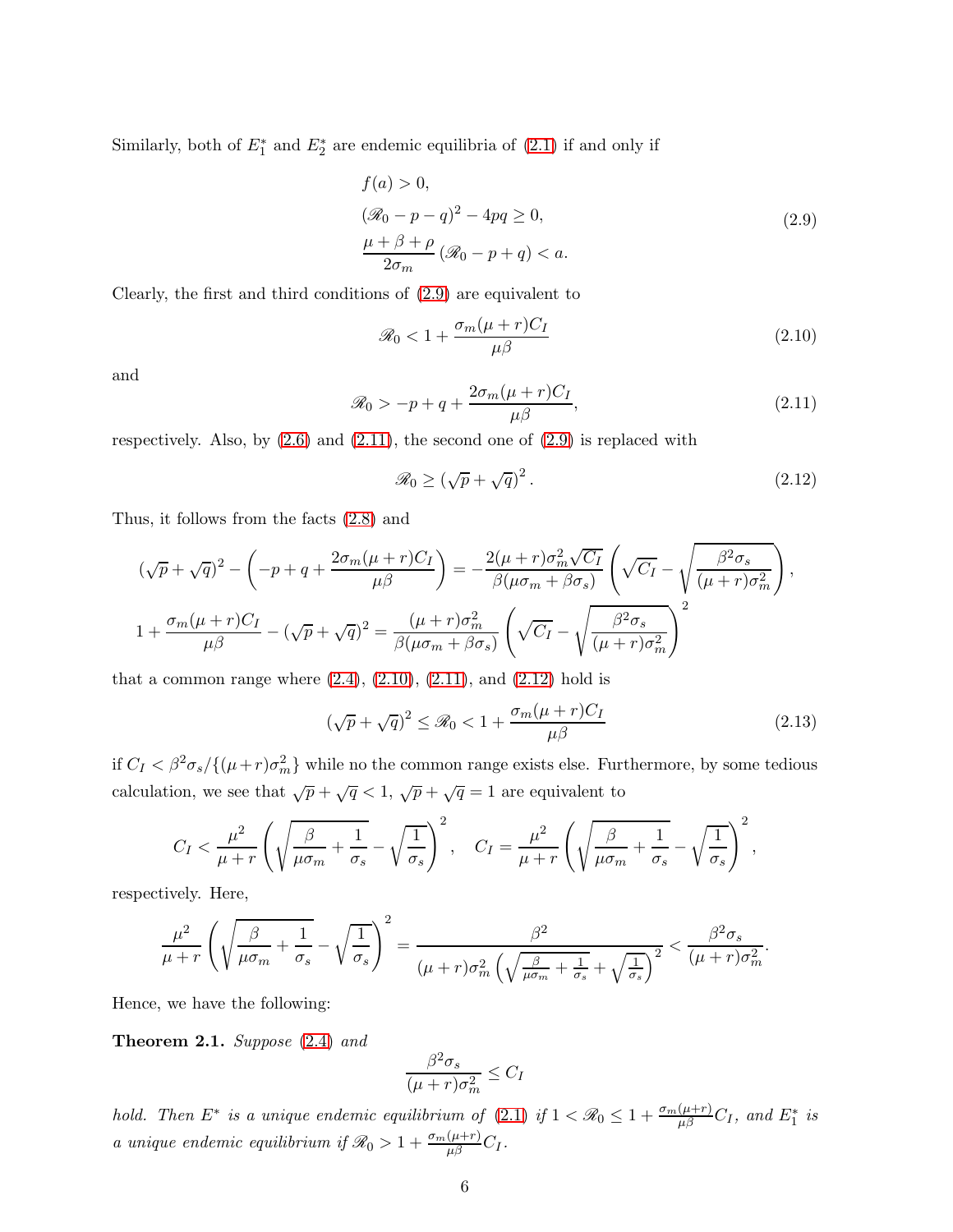**Theorem 2.2.** Suppose  $(2.4)$  and

$$
\frac{\mu^2}{\mu+r} \left( \sqrt{\frac{\beta}{\mu \sigma_m} + \frac{1}{\sigma_s}} - \sqrt{\frac{1}{\sigma_s}} \right)^2 < C_I < \frac{\beta^2 \sigma_s}{(\mu+r)\sigma_m^2}
$$

hold. Then  $E^*$  is a unique endemic equilibrium of [\(2.1\)](#page-2-0) if  $1 < \mathcal{R}_0 < (\sqrt{p} + \sqrt{q})^2$ , all endemic  $\mathit{equilibria}\; E^*,\; E_1^*,\; \mathit{and}\; E_2^*\; \mathit{exist}\; \mathit{if}\; (\sqrt{p}+\sqrt{q})^2\leq \mathscr R_0 < 1+\frac{\sigma_m(\mu+r)}{\mu\beta}C_I,\; E_2^*\; \mathit{does}\; \mathit{not}\; \mathit{exist}\; \mathit{but}\; E^*\; \mathit{and}\; E_3^*\; \mathit{but}\; \mathit{not}\; \mathit{not}\; \mathit{not}\; \mathit{not}\; \mathit{not}\; \mathit{not}\; \mathit{not}\; \mathit{not}\; \mathit{not}\; \mathit{not}\; \math$  $E_1^*$  exist if  $\mathscr{R}_0 = 1 + \frac{\sigma_m(\mu+r)}{\mu \beta} C_I$ , and  $E_1^*$  is a unique endemic equilibrium if  $\mathscr{R}_0 > 1 + \frac{\sigma_m(\mu+r)}{\mu \beta} C_I$ .

Theorem 2.3. Suppose [\(2.4\)](#page-4-0) and

$$
C_I \leq \frac{\mu^2}{\mu + r} \left( \sqrt{\frac{\beta}{\mu \sigma_m} + \frac{1}{\sigma_s}} - \sqrt{\frac{1}{\sigma_s}} \right)^2
$$

hold. Then  $E^*$  does not exist as endemic equilibrium for [\(2.1\)](#page-2-0) but  $E_1^*$  and  $E_2^*$  exist if  $(\sqrt{p} +$  $\sqrt{q}$ )<sup>2</sup>  $\leq \mathscr{R}_0 \leq 1$ , all endemic equilibria  $E^*$ ,  $E_1^*$ , and  $E_2^*$  exist if  $1 < \mathscr{R}_0 < 1 + \frac{\sigma_m(\mu+r)}{\mu\beta}C_I$ ,  $E_2^*$  does not exist but  $E^*$  and  $E_1^*$  exist if  $\mathscr{R}_0 = 1 + \frac{\sigma_m(\mu+r)}{\mu \beta} C_I$ , and  $E_1^*$  is a unique endemic equilibrium if  $\mathscr{R}_0 > 1 + \frac{\sigma_m(\mu+r)}{\mu \beta} C_I$ .

Note that a backward bifurcation with endemic equilibria when  $\mathcal{R}_0 < 1$  is very interesting in applications. We present the following corollary, a consequence of Theorems 2.1–2.3, to give a necessary and sufficient condition for such a backward bifurcation to occur.

**Corollary 2.1.** [\(2.1\)](#page-2-0) has a backward bifurcation with endemic equilibria when  $\mathcal{R}_0 < 1$  if and only if [\(2.4\)](#page-4-0) and

$$
C_I \leq \frac{\mu^2}{\mu + r} \left( \sqrt{\frac{\beta}{\mu \sigma_m} + \frac{1}{\sigma_s}} - \sqrt{\frac{1}{\sigma_s}} \right)^2.
$$

#### 3 Stability of the equilibria

We have the following results on stability for all the equilibria of  $(2.1)$ .

**Theorem 3.1.**  $E_0$  is asymptotically stable if  $\mathcal{R}_0 < 1$ , but unstable if  $\mathcal{R}_0 > 1$ .

Proof. This theorem is a simple consequence of Theorem 2 of [\[4\]](#page-12-3).

**Theorem 3.2.**  $E^*$  is asymptotically stable if  $1 < \Re{\theta} < 1 + \frac{\sigma_m(\mu+r)}{\mu\beta}C_I$ .  $E_1^*$  is asymptotically stable whenever it exists and does not shrink to  $E_2^*$ , while  $E_2^*$  is unstable whenever it exists and does not shrink to  $E_1^*$ .

*Proof.* We analyze the eigenvalues of the Jacobian matrices of  $(2.1)$  at the equilibria, to which Lemma A.28 in [\[3\]](#page-12-0) and Rough-Hurwiz criteria (see, for example [\[1\]](#page-12-4)) are applied. First, we have the Jacobian matrix at  $E^*$ :

$$
\mathcal{J}(E^*) = \begin{pmatrix} -\frac{A}{S^*} & -\sigma_m S^* & 0\\ \frac{A}{S^*} - \mu & 0 & 0\\ 0 & \beta & -\mu - r \end{pmatrix}
$$

 $\Box$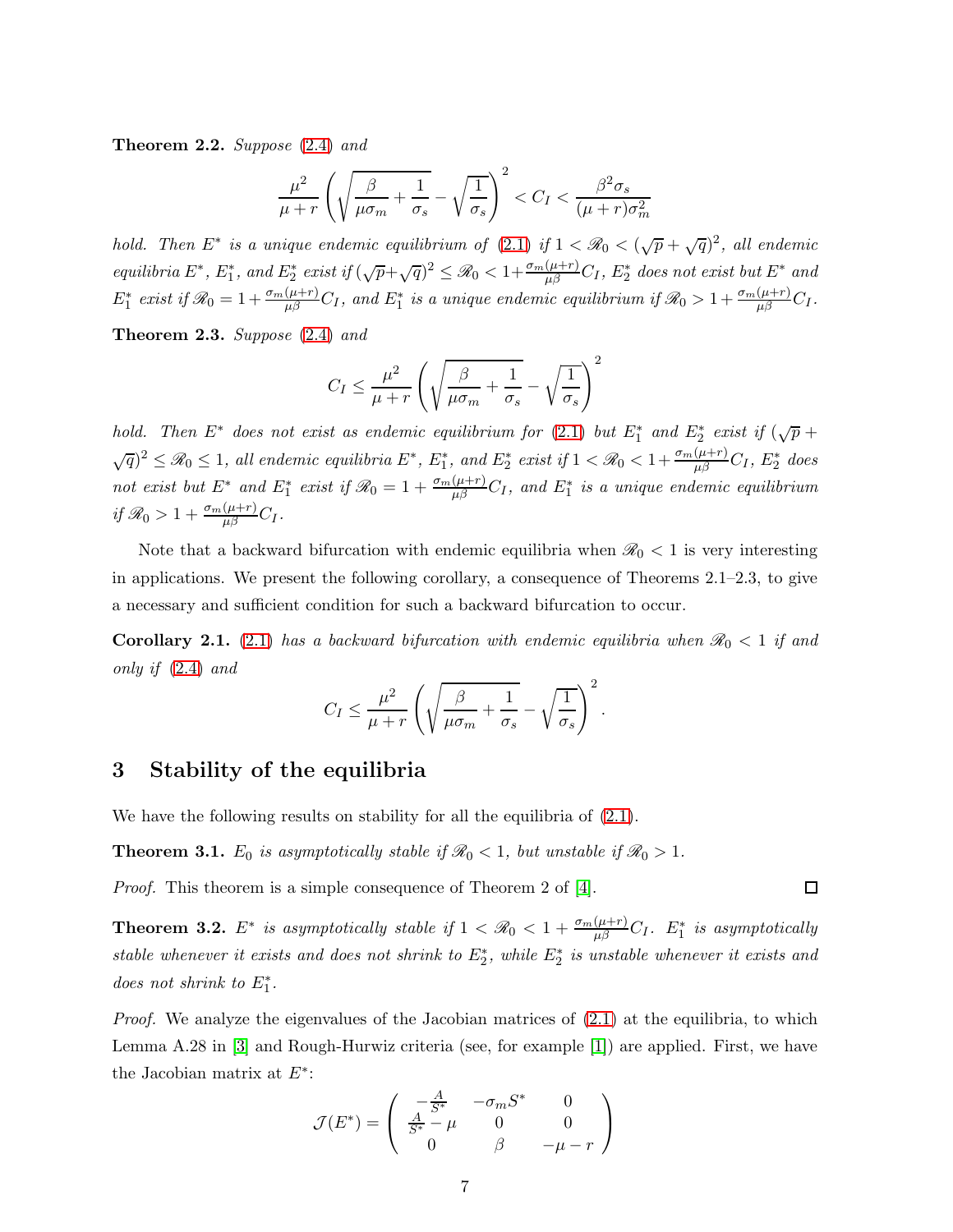and then consider the characteristic equation  $\det(\lambda \mathcal{I} - \mathcal{J}(E^*)) = 0$  with an identity matrix  $\mathcal{I}$ , which is given as

$$
(\lambda + \mu + r) \left\{ \lambda^2 + \frac{A}{S^*} \lambda + \mu(\mu + \beta + \rho)(\mathcal{R}_0 - 1) \right\} = 0.
$$

It is clear that all eigenvalues of  $\mathcal{J}(E^*)$  have negative real parts when  $1 < \mathcal{R}_0 < 1 + \frac{\sigma_m(\mu+r)}{\mu \beta}C_I$ , which implies that  $E^*$  is asymptotically stable.

For the Jacobian matrix at  $E_2^*$ :

$$
\mathcal{J}(E_2^*) = \begin{pmatrix} -\frac{A}{S_2^*} & -\sigma_m S_2^* & -\sigma_s S_2^* \\ \frac{A}{S_2^*} - \mu & \sigma_m S_2^* - \mu - \beta - \rho & \sigma_s S_2^* \\ 0 & \beta & -\mu \end{pmatrix},
$$

the characteristic equation  $\det(\lambda \mathcal{I} - \mathcal{J}(E_2^*)) = 0$  is given as

$$
(\lambda + \mu) \left\{ \lambda^2 + \left( \frac{A}{S_2^*} - \sigma_m S_2^* + \mu + \beta + \rho \right) \lambda - \frac{(\mu + \beta + \rho)(\mu \sigma_m + \beta \sigma_s) \sqrt{D_1}}{\sigma_m} \right\} = 0,
$$

where  $D_1 = (\mathcal{R}_0 - p - q)^2 - 4pq$  and we used relations between roots and coefficients for  $S_1^*$ 1 and  $S_2^*$ <sup>\*</sup><sub>2</sub>. Note that  $D > 0$  since we now consider the case  $S_1^*$  $S_1^* \neq S_2^*$ 2 . Then it is clear that one eigenvalue of  $\mathcal{J}(E_2^*)$  is a positive real number, which implies that  $E_2^*$  is unstable.

In order to consider the stability of  $E_1^*$ , we similarly have the Jacobian matrix at  $E_1^*$ :

$$
\mathcal{J}(E_1^*) = \left( \begin{array}{ccc} -\frac{A}{S_1^*} & -\sigma_m S_1^* & -\sigma_s S_1^* \\ \frac{A}{S_1^*} - \mu & \sigma_m S_1^* - \mu - \beta - \rho & \sigma_s S_1^* \\ 0 & \beta & -\mu \end{array} \right).
$$

and the characteristic equation

$$
(\lambda + \mu) \left\{ \lambda^2 + \left( \frac{A}{S_1^*} - \sigma_m S_1^* + \mu + \beta + \rho \right) \lambda + \frac{(\mu + \beta + \rho)(\mu \sigma_m + \beta \sigma_s) \sqrt{D_1}}{\sigma_m} \right\} = 0.
$$

To conclude  $E_1^*$  is asymptotically stable, we only have to show that

$$
\frac{A}{S_1^*} - \sigma_m S_1^* + \mu + \beta + \rho > 0,
$$

which is proven separately in the following two cases. Recall that

<span id="page-7-0"></span>
$$
0 < S_1^* < \frac{\mu + \beta + \rho}{\sigma_m} \left( \mathcal{R}_0 - \frac{\sigma_m(\mu + r)C_I}{\mu \beta} \right) = a. \tag{3.1}
$$

(i) The case where  $\mathcal{R}_0 < 1 + \sigma_m(\mu + r)C_I/(\mu \beta)$  holds. By [\(3.1\)](#page-7-0) we easily see that

$$
\frac{A}{S_1^*} - \sigma_m S_1^* + \mu + \beta + \rho > \frac{A}{S_1^*} - (\mu + \beta + \rho) \left( \mathcal{R}_0 - \frac{\sigma_m(\mu + r)C_I}{\mu \beta} \right) + \mu + \beta + \rho
$$
\n
$$
= \frac{A}{S_1^*} - (\mu + \beta + \rho) \left( \mathcal{R}_0 - 1 - \frac{\sigma_m(\mu + r)C_I}{\mu \beta} \right) > 0.
$$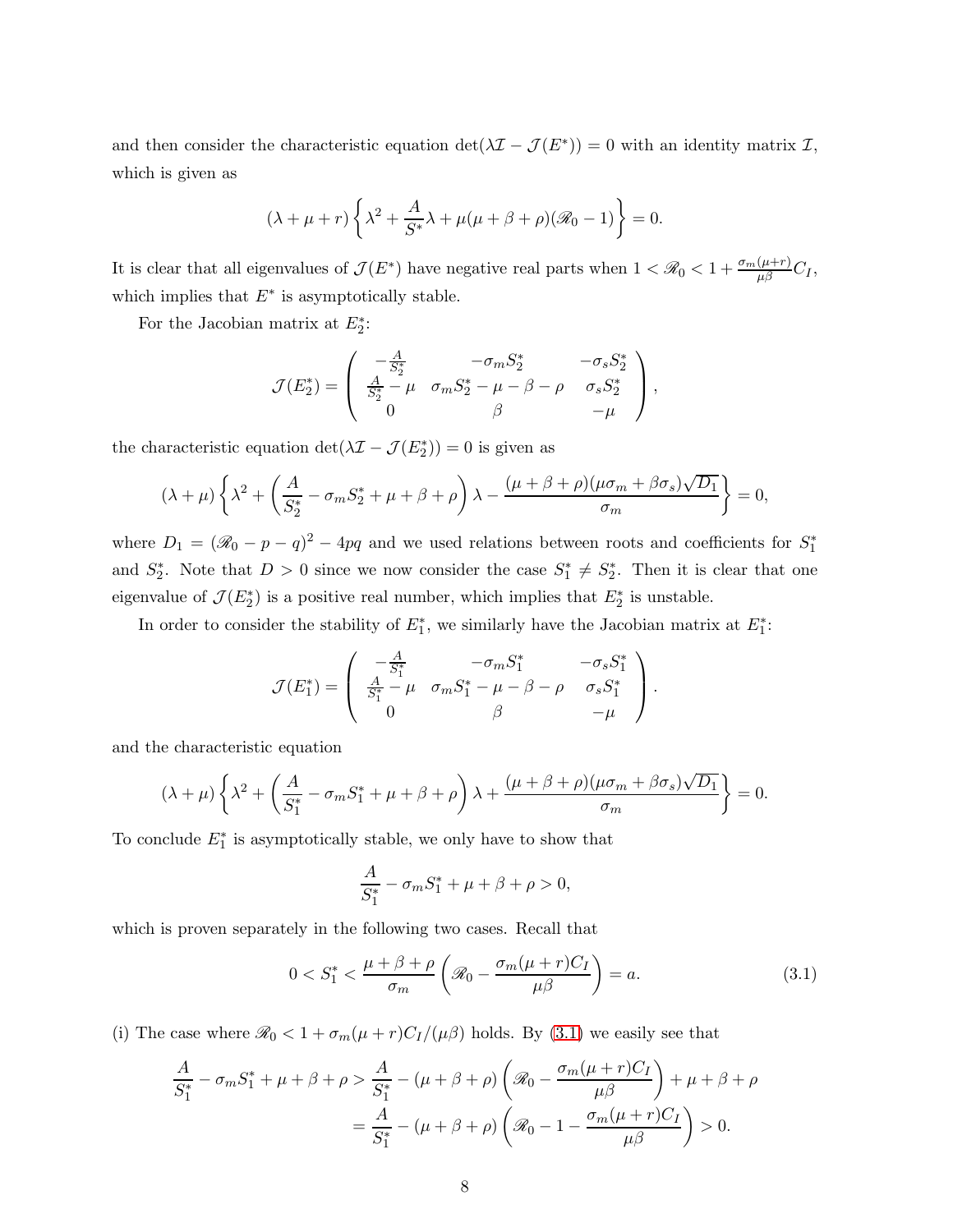(ii) When  $\mathcal{R}_0 \geq 1 + \sigma_m(\mu + r)C_I/(\mu \beta)$  holds, it follows that

<span id="page-8-0"></span>
$$
f(a) = -\frac{(\mu + \beta + \rho)^2 q(\mu + r)C_I}{\sigma_m \mu \beta} \left( \mathcal{R}_0 - 1 - \frac{\sigma_m(\mu + r)C_I}{\mu \beta} \right) \le 0,
$$
 (3.2)

where  $f$  is defined by  $(2.5)$ . We obtain

$$
\frac{A}{S_1^*} - \sigma_m S_1^* + \mu + \beta + \rho
$$
\n
$$
= \frac{\mu + \beta + \rho}{S_1^*} \left\{ -(\mathcal{R}_0 - 1 - p + q) S_1^* + \frac{(\mu + \beta + \rho)\mathcal{R}_0}{\sigma_m} \left( q + \frac{\mu}{\mu + \beta + \rho} \right) \right\}
$$

since  $f(S_1^*)$  $j_{1}^{*}$ ) = 0. Define

$$
g(S) = -(\mathscr{R}_0 - 1 - p + q) S + \frac{(\mu + \beta + \rho)\mathscr{R}_0}{\sigma_m} \left( q + \frac{\mu}{\mu + \beta + \rho} \right).
$$

Then the proof will be completed if  $g(S_1^*)$  $\binom{4}{1}$  > 0, equivalent to

<span id="page-8-1"></span>
$$
0 < S_1^* < \frac{(\mu + \beta + \rho)\mathcal{R}_0}{\sigma_m \left(\mathcal{R}_0 - 1 - p + q\right)} \left(q + \frac{\mu}{\mu + \beta + \rho}\right) \tag{3.3}
$$

since  $\mathcal{R}_0 - 1 - p + q > 0$  by [\(2.6\)](#page-4-2).

Now we consider a quadratic function  $h$  given as

$$
h(x) = x^2 - \left(1 + \frac{\sigma_m(\mu + r)C_I}{\mu \beta} + p + \frac{\mu}{\mu + \beta + \rho}\right)x + (1 + p - q)\frac{\sigma_m(\mu + r)C_I}{\mu \beta}.
$$

By some tedious calculation, we see that  $h(\mathcal{R}_0) \leq 0$  if and only if

$$
a \leq \frac{(\mu + \beta + \rho)\mathcal{R}_0}{\sigma_m (\mathcal{R}_0 - 1 - p + q)} \left( q + \frac{\mu}{\mu + \beta + \rho} \right),
$$

which, together with [\(3.2\)](#page-8-0), implies that [\(3.3\)](#page-8-1) holds. Clearly,  $h(x)$  has the two zeros  $\alpha_1, \alpha_2$ :

$$
\alpha_1 = \frac{1}{2} \left( 1 + \frac{\sigma_m (\mu + r) C_I}{\mu \beta} + p + \frac{\mu}{\mu + \beta + \rho} - \sqrt{D_2} \right),
$$
  

$$
\alpha_2 = \frac{1}{2} \left( 1 + \frac{\sigma_m (\mu + r) C_I}{\mu \beta} + p + \frac{\mu}{\mu + \beta + \rho} + \sqrt{D_2} \right),
$$

where

$$
D_2 = \left(p + \frac{\mu}{\mu + \beta + \rho} - 1 - \frac{\sigma_m(\mu + r)C_I}{\mu \beta}\right)^2 + \frac{(1 + p - q)\sigma_m(\mu + r)C_I}{\beta p(\mu + \beta + \rho)} > 0.
$$

Note that  $\alpha_1 < 1 + \sigma_m(\mu + r)C_I/(\mu\beta) < \alpha_2$ . Hence, only consideration in the case

<span id="page-8-2"></span>
$$
\mathcal{R}_0 > \alpha_2 \tag{3.4}
$$

remains to complete the proof. Let

$$
b = \frac{(\mu + \beta + \rho)\mathcal{R}_0 q}{\sigma_m (\mathcal{R}_0 - 1 - p + q)}.
$$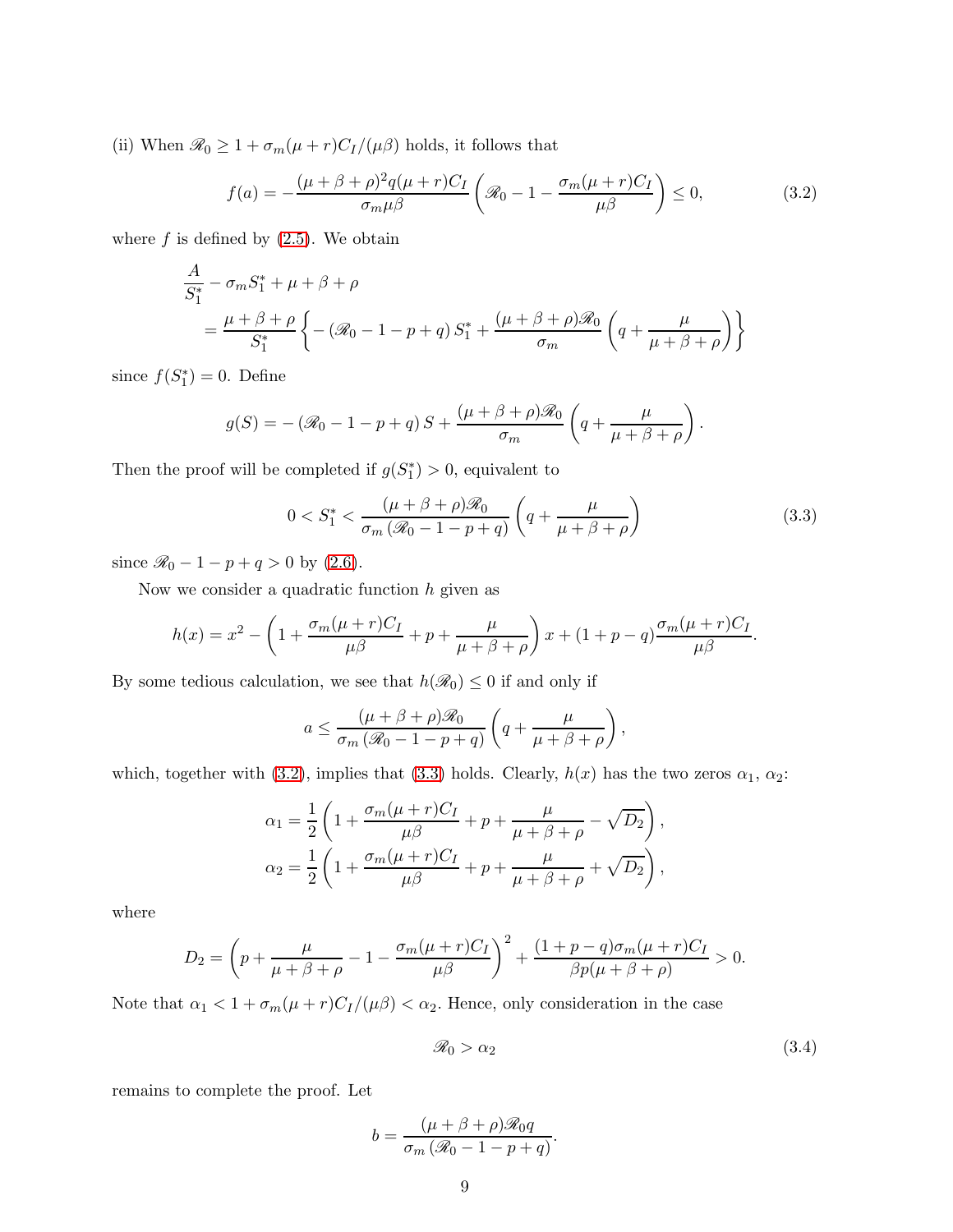Then we have

<span id="page-9-0"></span>
$$
b < \frac{(\mu + \beta + \rho)\mathcal{R}_0}{\sigma_m \left(\mathcal{R}_0 - 1 - p + q\right)} \left(q + \frac{\mu}{\mu + \beta + \rho}\right) < a,\tag{3.5}
$$

where the first inequality is clearly verified and the second one is by the fact that the case [\(3.4\)](#page-8-2) ensures  $h(\mathcal{R}_0) > 0$  as discussed above. Furthermore, we obtain

<span id="page-9-1"></span>
$$
f(b) = \frac{q(q-1)}{(\mathcal{R}_0 - 1 - p + q)^2} \left( \mathcal{R}_0 - 1 - \frac{\sigma_m(\mu + r)C_I}{\mu \beta} \right) < 0 \tag{3.6}
$$

since  $q < 1$  and [\(3.4\)](#page-8-2). It follows from [\(3.2\)](#page-8-0), [\(3.5\)](#page-9-0), [\(3.6\)](#page-9-1), and the convexity of the function f that

$$
f\left(\frac{(\mu+\beta+\rho)\mathcal{R}_0}{\sigma_m(\mathcal{R}_0-1-p+q)}\left(q+\frac{\mu}{\mu+\beta+\rho}\right)\right)<0,
$$

which implies that  $(3.3)$  holds. The proof is then complete.



Figure 1: A bifurcation diagram with  $C_I = 40$  that satisfies  $\beta^2 \sigma_s$  $\frac{\beta^2 \sigma_s}{(\mu + r) \sigma_m^2} \leq C_I$ , where the vertical axis shows  $\mathscr{R}_0$  and the horizontal one the value  $I_s$  in equilibrium. The bifurcation from the diseasefree equlibrium at  $\mathcal{R}_0 = 1$  is forward and [\(2.1\)](#page-2-0) has a unique endemic equilibrium for  $\mathcal{R}_0 > 1$ .

E<sup>\*</sup> exists even if  $\mathscr{R}_0 = 1 + \sigma_m(\mu + r)C_I/(\mu\beta)$  as mentioned in the previous section. For the case, the stability of  $E^*$  is not determined by the same method as in the proof of Theorem 3.2 since the right-hand side of  $(2.1)$  is not differentiable at  $E^*$ . Such situations where the equal sign just holds, however, cannot be expected to be found in nature and can be assumed to be neglected without loss of biological generality. Theorems 3.1 and 3.2 then completely give local properties of all equilibrium solutions for [\(2.1\)](#page-2-0). Typical bifurcation diagrams are

 $\Box$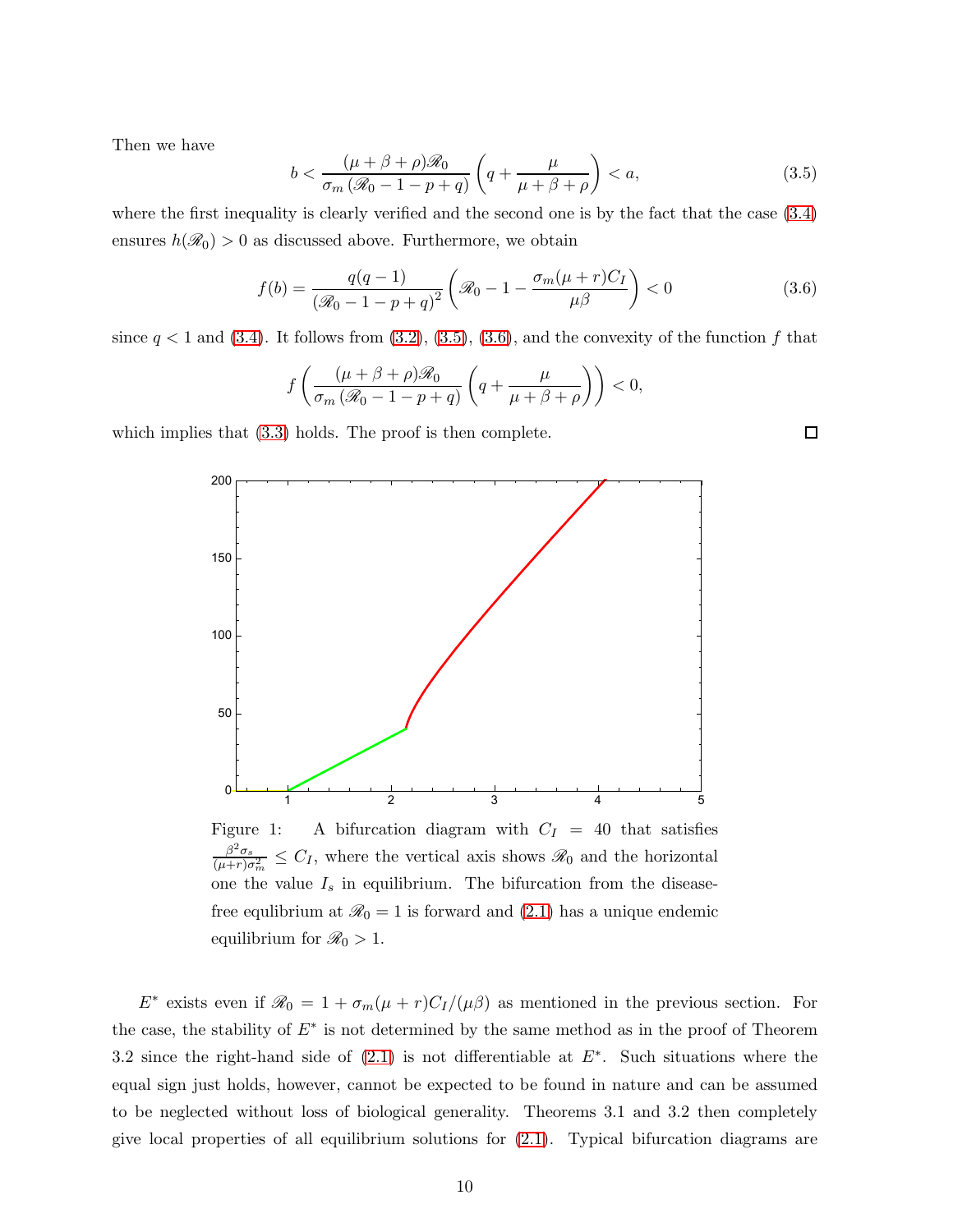

illustrated in Figs. 1–3 in correspondence with three sizes of  $C_I$ , where other parameters are given as  $\sigma_m = \sigma_s = 0.01, \mu = 0.8, \rho = 1.0, r = 0.8$ , and  $\beta = 0.7$ . In particular, we present the following corollary to clarify the stability of endemic equilibria for the backward-bifurcation case mentioned in Corollary 2.1.

Corollary 3.1. Suppose [\(2.4\)](#page-4-0) and

<span id="page-10-0"></span>
$$
C_I \le \frac{\mu^2}{\mu + r} \left( \sqrt{\frac{\beta}{\mu \sigma_m} + \frac{1}{\sigma_s}} - \sqrt{\frac{1}{\sigma_s}} \right)^2 \tag{3.7}
$$

hold. Then  $E_1^*$  is asymptotically stable while  $E_2^*$  is unstable if  $(\sqrt{p} + \sqrt{q})^2 \leq \mathcal{R}_0 \leq 1$ , both  $E^*$ and  $E_1^*$  are asymptotically stable while  $E_2^*$  is unstable if  $1 < \mathcal{R}_0 < 1 + \frac{\sigma_m(\mu+r)}{\mu\beta}C_I$ , and  $E_1^*$  is asymptotically stable if  $\mathscr{R}_0 > 1 + \frac{\sigma_m(\mu+r)}{\mu \beta} C_I$ .

## 4 Concluding remarks

In this paper, we have proposed a disease-severity-structured epidemic model with treatment necessary only to severe infective individuals, which is higher dimensional and also more realistic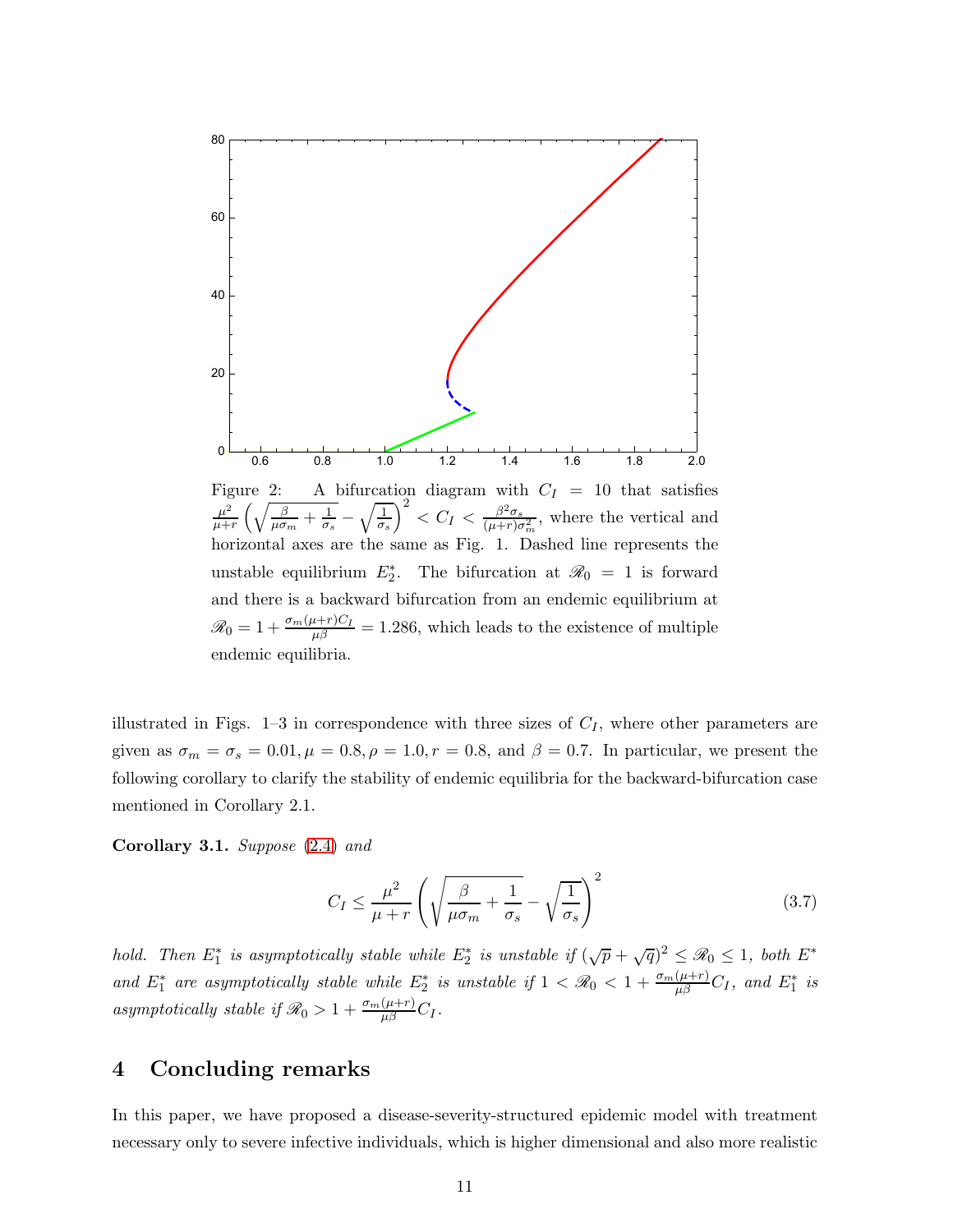

Figure 3: A bifurcation diagram with  $C_I = 4$  that satisfies  $C_I \leq \frac{\mu^2}{\mu + }$  $\frac{\mu^2}{\mu+r}\left(\sqrt{\frac{\beta}{\mu\sigma_m}+\frac{1}{\sigma_s}}\right)$  $\overline{\frac{1}{\sigma_s}} - \sqrt{\frac{1}{\sigma_s}}$ , where the vertical and horizontal axes are the same as Fig. 1. Dashed line represents the unstable equilibrium  $E_2^*$ . The graph shows a backward bifurcation with endemic equilibria when  $\mathcal{R}_0 < 1$ .

than [\[5\]](#page-12-1) for non-lethal or less-lethal diseases, to discuss the effect of the treatment capacity on the disease transmission. Our bifurcation analysis reveals local properties of all the equilibrium solutions to fully mathematically obtain bifurcation diagrams for any situation. We have shown in Corollary 2.1 that backward bifurcations occur because of the insufficient capacity for treatment, which generalizes [\[5\]](#page-12-1) in the non-lethal disease case or in the less-lethal disease case where the disease-related death rate is too small to be neglected. Once a backward bifurcation occurs, as shown in Corollary 3.1, a stable endemic equilibrium co-exists with a stable disease-free equilibrium when  $\mathcal{R}_0 < 1$ . This leads to the same scenario as [\[5\]](#page-12-1), that is, the requirement  $\mathcal{R}_0 < 1$ is not sufficient for effective disease control and disease outbreak can happen to a high endemic level even though  $\mathcal{R}_0 < 1$ .

By Corollary 3.1, no backward bifurcations occur if  $C_I$  is so large that [\(2.4\)](#page-4-0) does not hold. When  $C_I$  is not so large and satisfy  $(2.4)$ , however, it follows from Theorems 2.1-2.3 that a backward bifurcation can occur depending on either or both of  $\sigma_m$  and  $\sigma_s$ . A novel aspect of our results is a clear formulation representing the effect of the treatment capacity by the necessary and sufficient condition  $(3.7)$  derived for the occurrence of backward bifurcations. This means that we understand in an explicit way how each parameter, as well as  $C_I$ , plays a role of preventing or promoting the backward-bifurcation scenario. Let us fix  $C_I$  such that  $(3.7)$ does not hold. Then no backward bifurcations occur. Even if  $\sigma_m$  increases, [\(3.7\)](#page-10-0) has not held